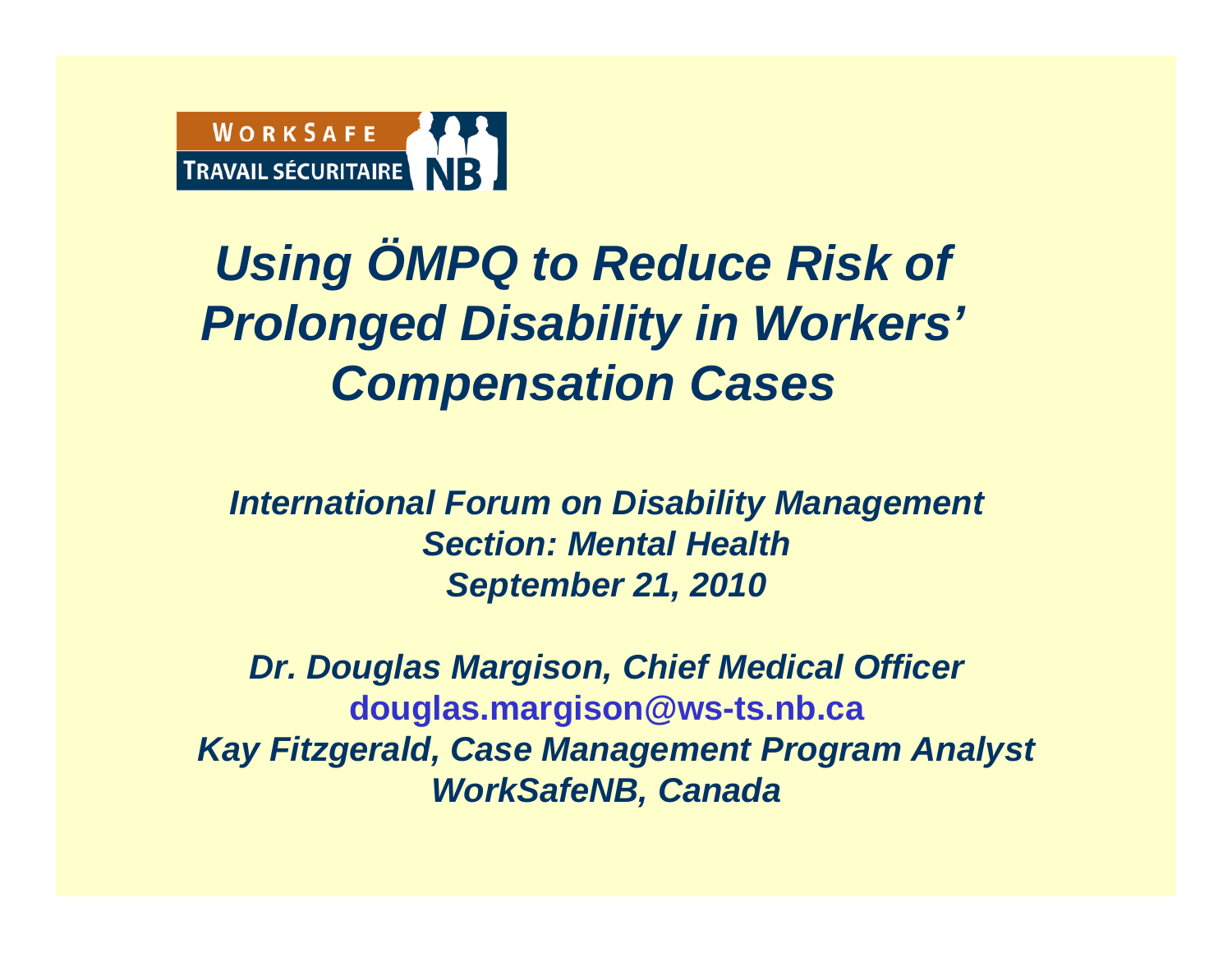

### **Prolonged disability can be harmful to the worker …**

- *Increased risk of not getting back to any job*
- *Unemployed have higher rates…..* 
	- –*Morbidity*
	- *Mortality*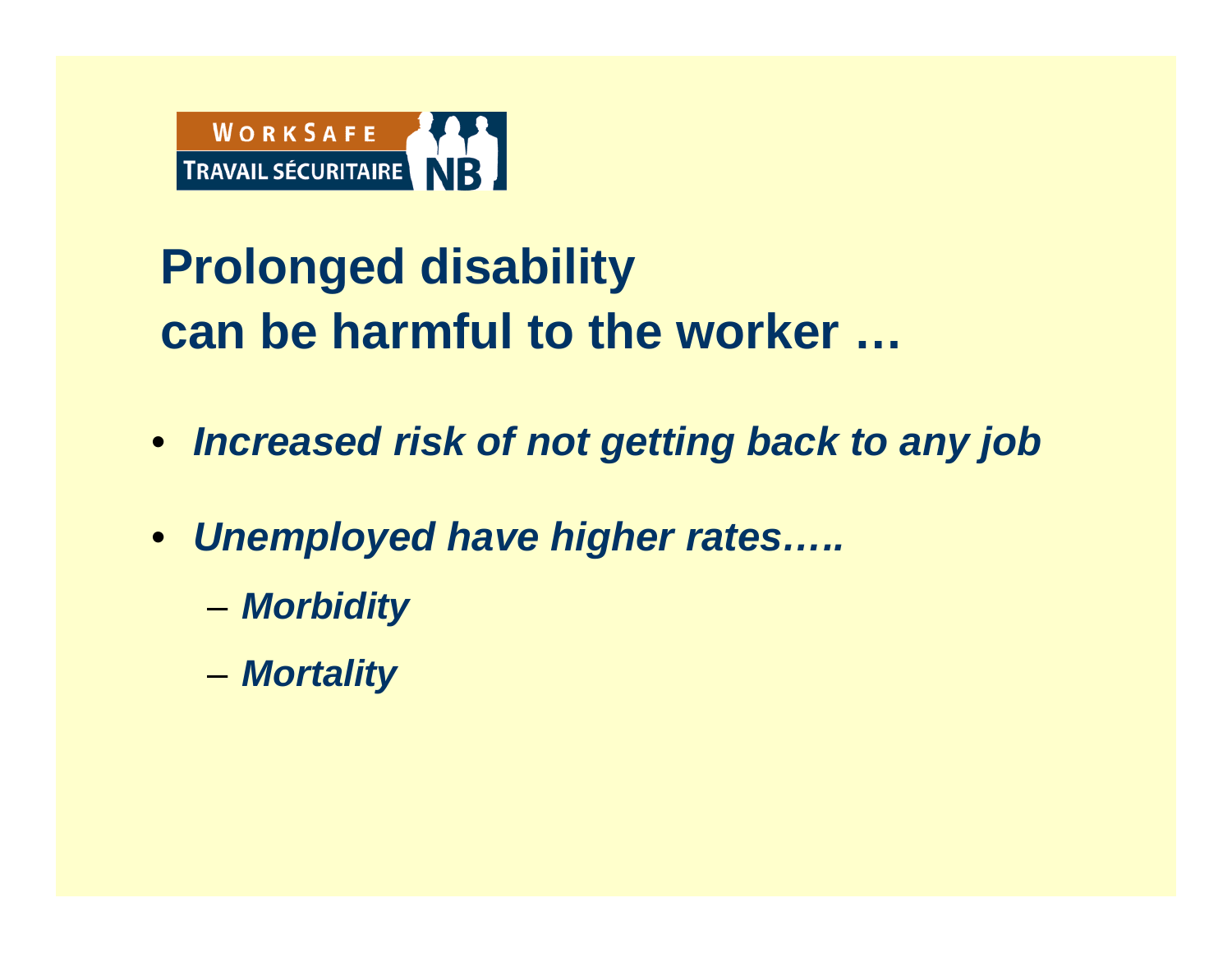

*Can we predict who is at risk for prolonged disability and provide some type of intervention to prevent bad outcomes?*

#### **The challenge …**

*Some claimants with little or no impairment are more pain disabled than claimants with definite impairment*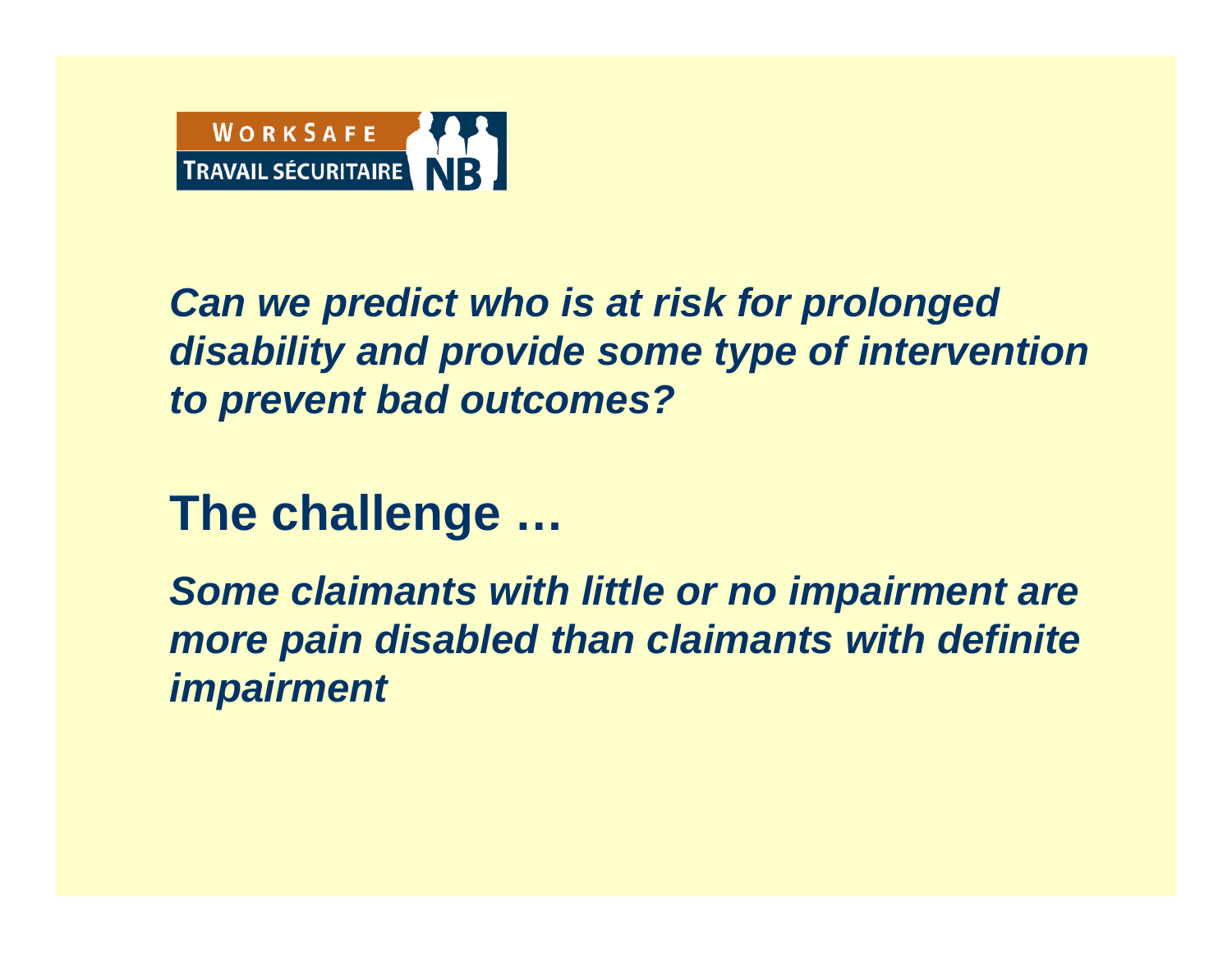

#### **Research suggests …**

*Psychosocial factors may be more important than biomedical factors in development of chronic pain disability*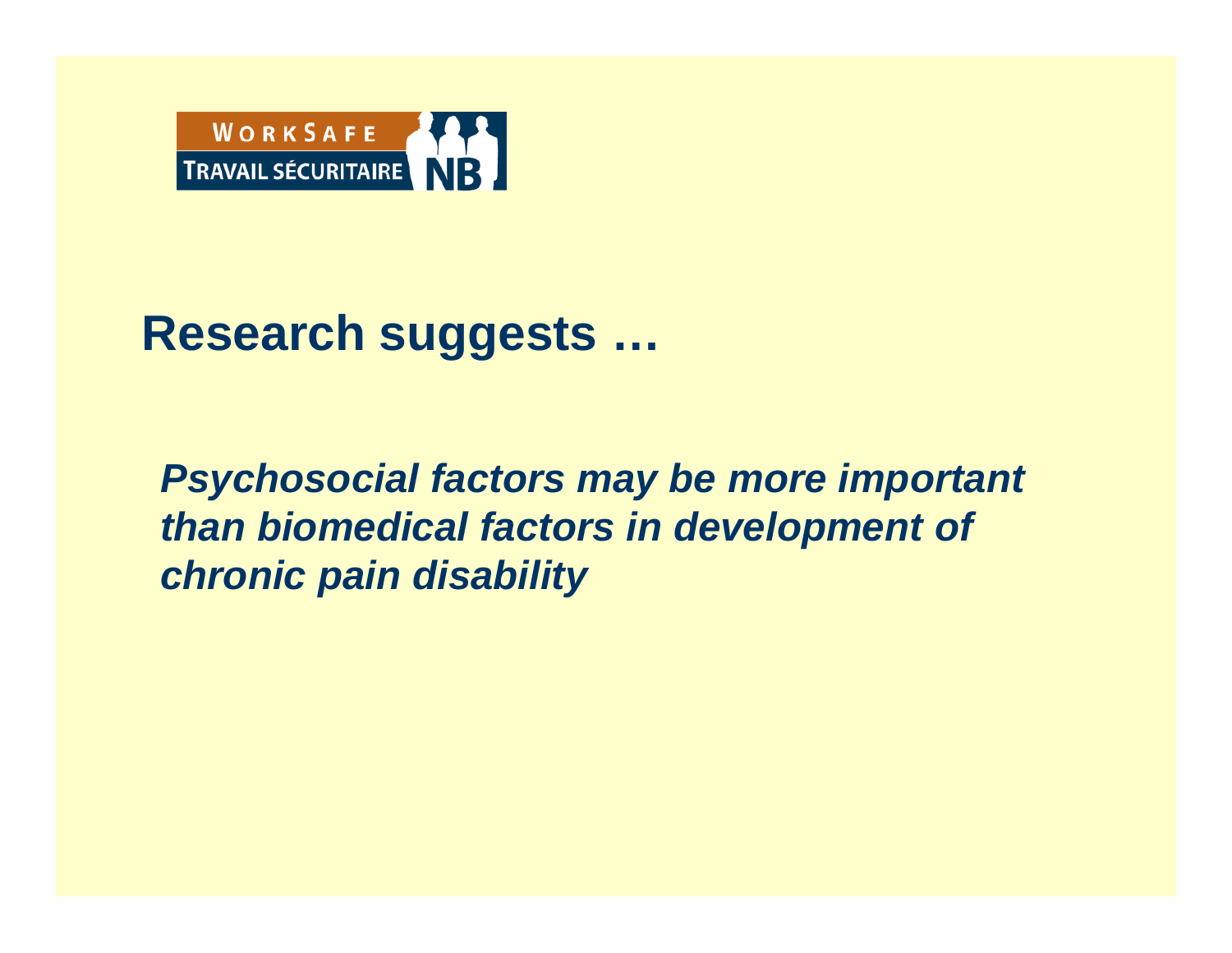

#### **Pain catastrophizing and fear avoidance research**

- $\bullet$  *Pain catastrophizing scale* 
	- • *Upper tertile 1.7 x more likely to have chronic pain disability at 26 wks vs. lower tertile (Picavet 2002)*
	- • *Upper quartile 1.8 x more likely to have chronic pain disability at 26 wks vs. lower quartile (Buer 2002)*

#### •*Fear avoidance scale*

- • *Upper tertile 2.6 x more likely to have chronic pain disability at 26 wks vs. lower tertile (Picavet 2002)*
- • *Upper quartile 2.5 x more likely to have reduction in daily activities vs. lower quartile (Buer 2002)*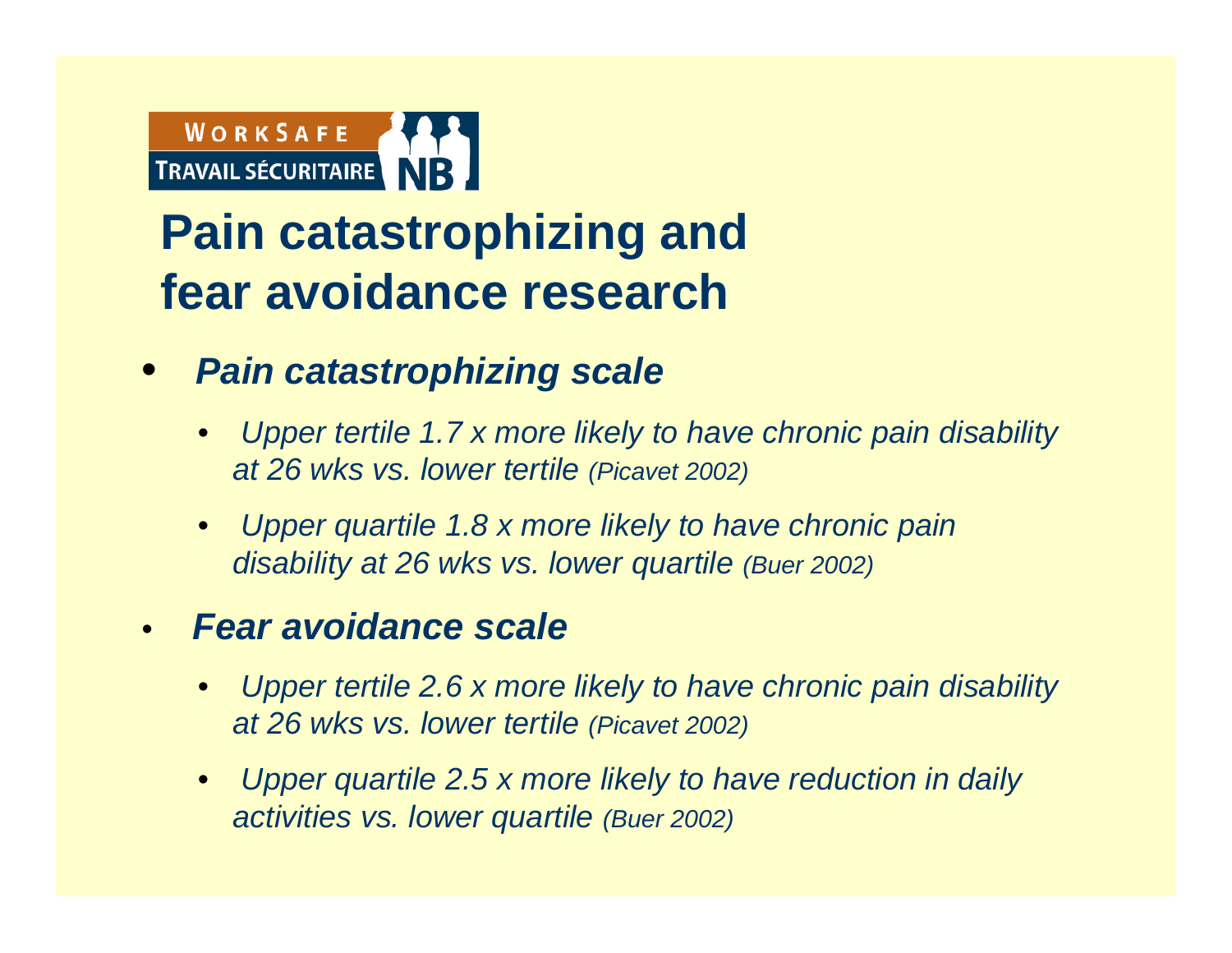

#### **Fear Avoidance Model**



Ref: Vlaeyen 2000; Buer 2002; Waddell 2004; Leeuw 2007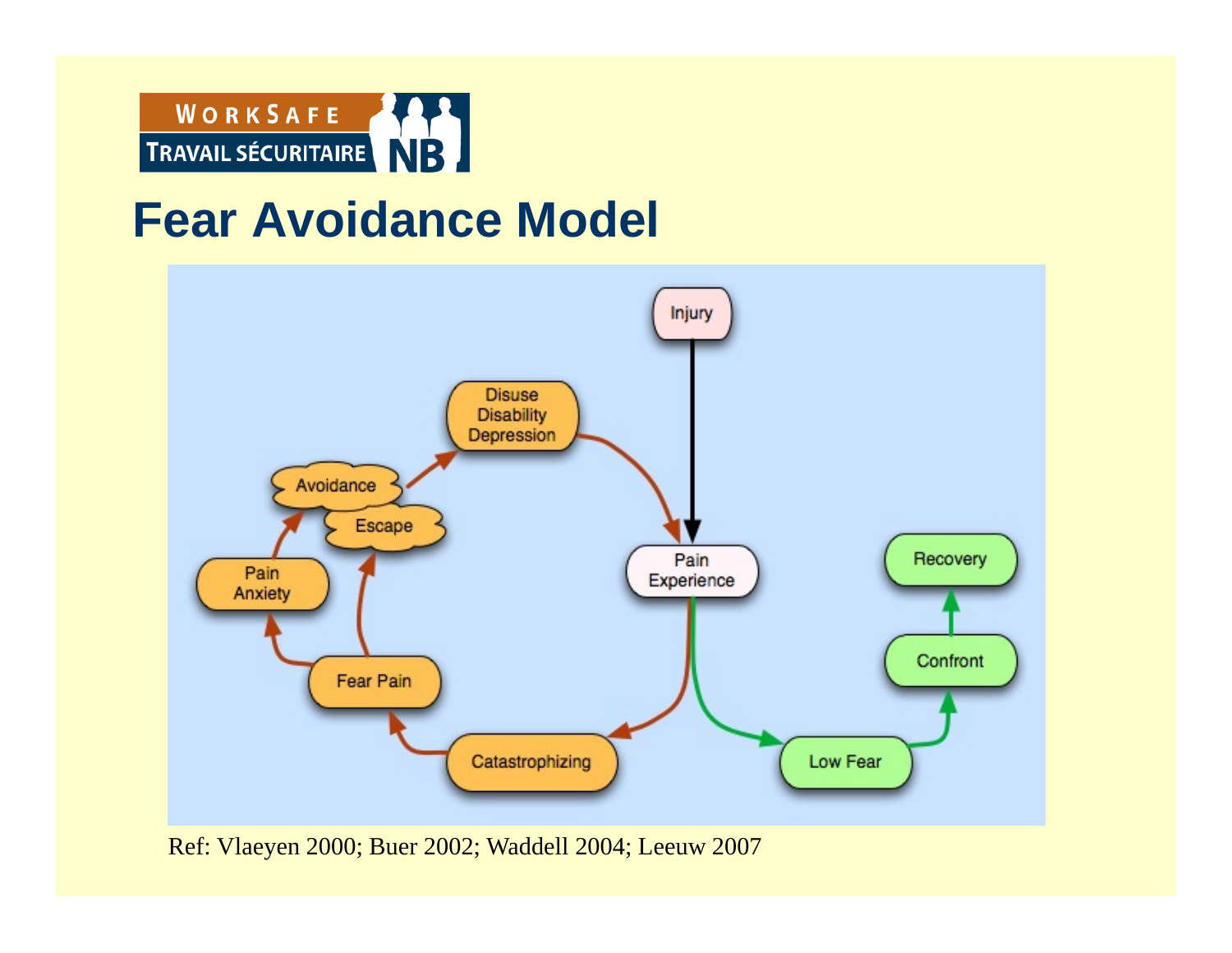

- Buer N, Linton SJ. Fear-avoidance beliefs and catastrophizing: occurrence and risk factor in back pain and ADL in the general population. *Pain*. 2002;**99**:485-491.
- Picavet HS, Vlaeyen JW, Schouten JS. Pain catastrophizing and kinesiophobia: predictors of chronic low back pain. *Am J Epidemiol*. 2002;**156**:1028-1034
- Crombez G, Vlaeyen JW, Heuts PH, Lysens R. Painrelated fear is more disabling than pain itself: evidence on the role of pain-related fear in chronic back pain disability. *Pain*. 1999;**80**:329-339.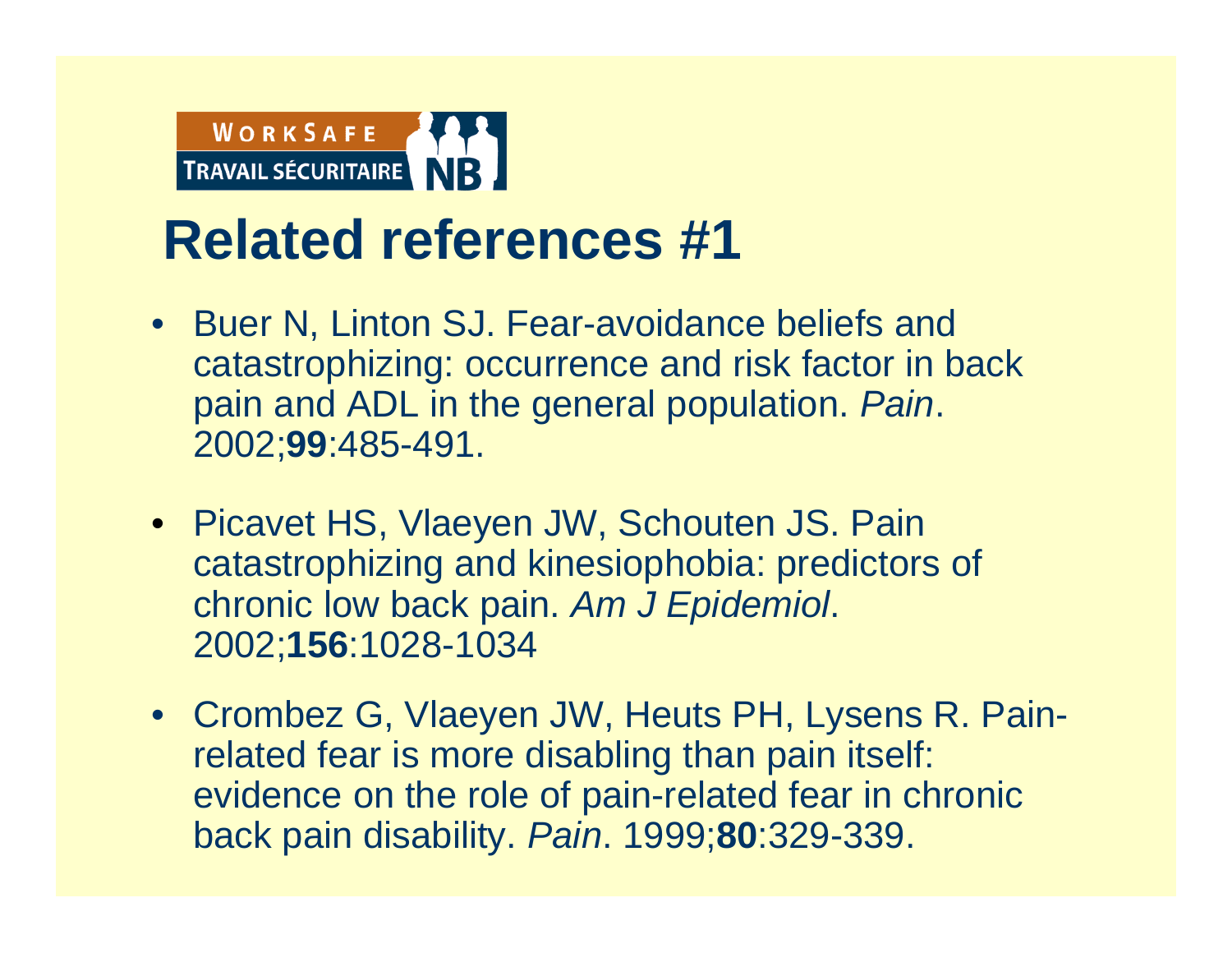

- Denison E, Asenlof P, Lindberg P. Self-efficacy, fear avoidance, and pain intensity as predictors of disability in subacute and chronic musculoskeletal pain patients in primary health care. *Pain*. 2004;**111**:245-252.
- Severeijns R, Vlaeyen JW, van den Hout MA, Weber WE. Pain catastrophizing predicts pain intensity, disability, and psychological distress independent of the level of physical impairment. *Clin J Pain*. 2001;**17**:165-172.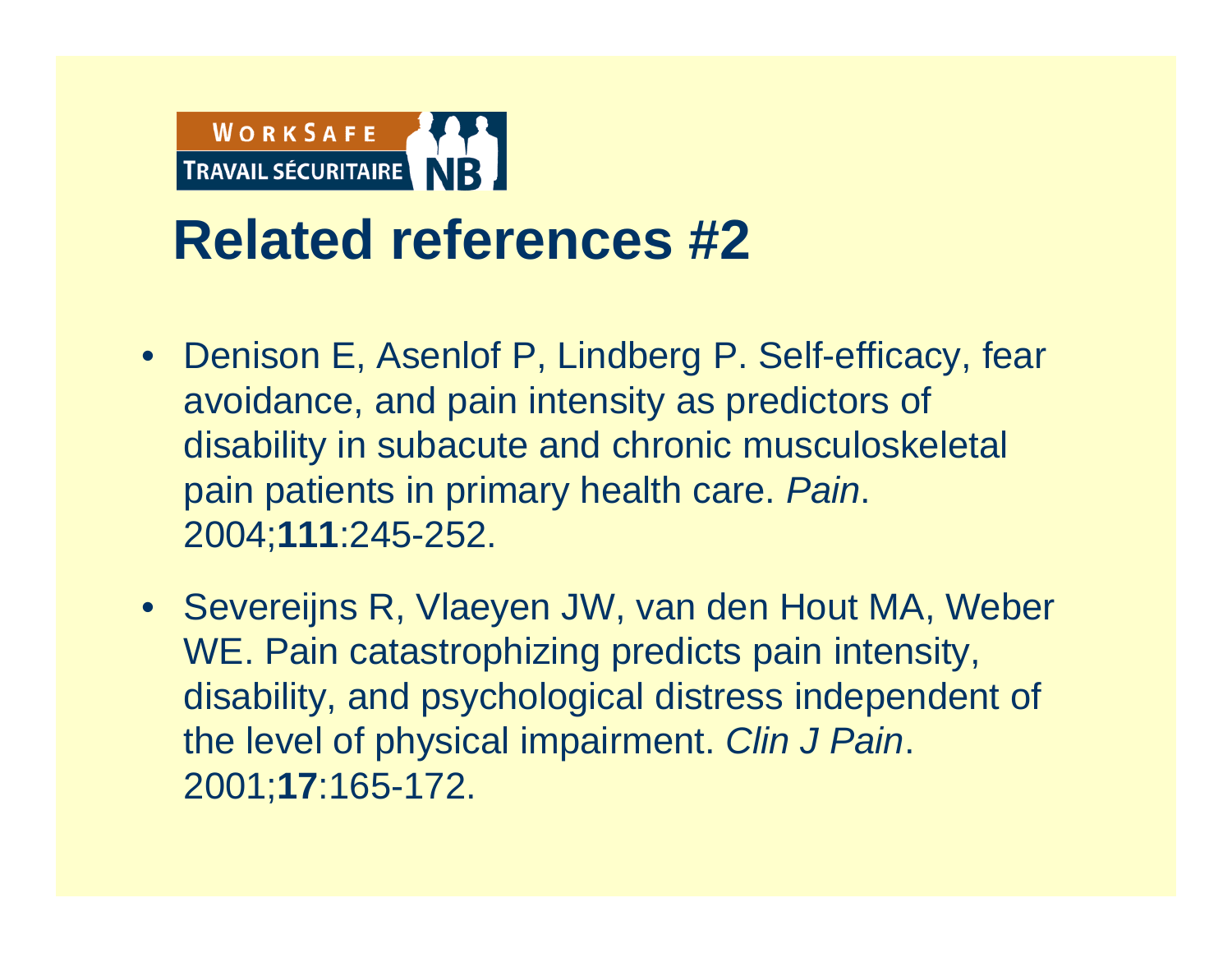

- Swinkels-Meewisse IE, Roelofs J, Oostendorp RA, Verbeek AL, Vlaeyen JW. Acute low back pain: painrelated fear and pain catastrophizing influence physical performance and perceived disability. *Pain*. 2006a;**120**:36-43.
- Vlaeyen, J. W. and S. J. Linton (2000). "Fearavoidance and its consequences in chronic musculoskeletal pain: a state of the art." *Pain* **85**(3): 317-32.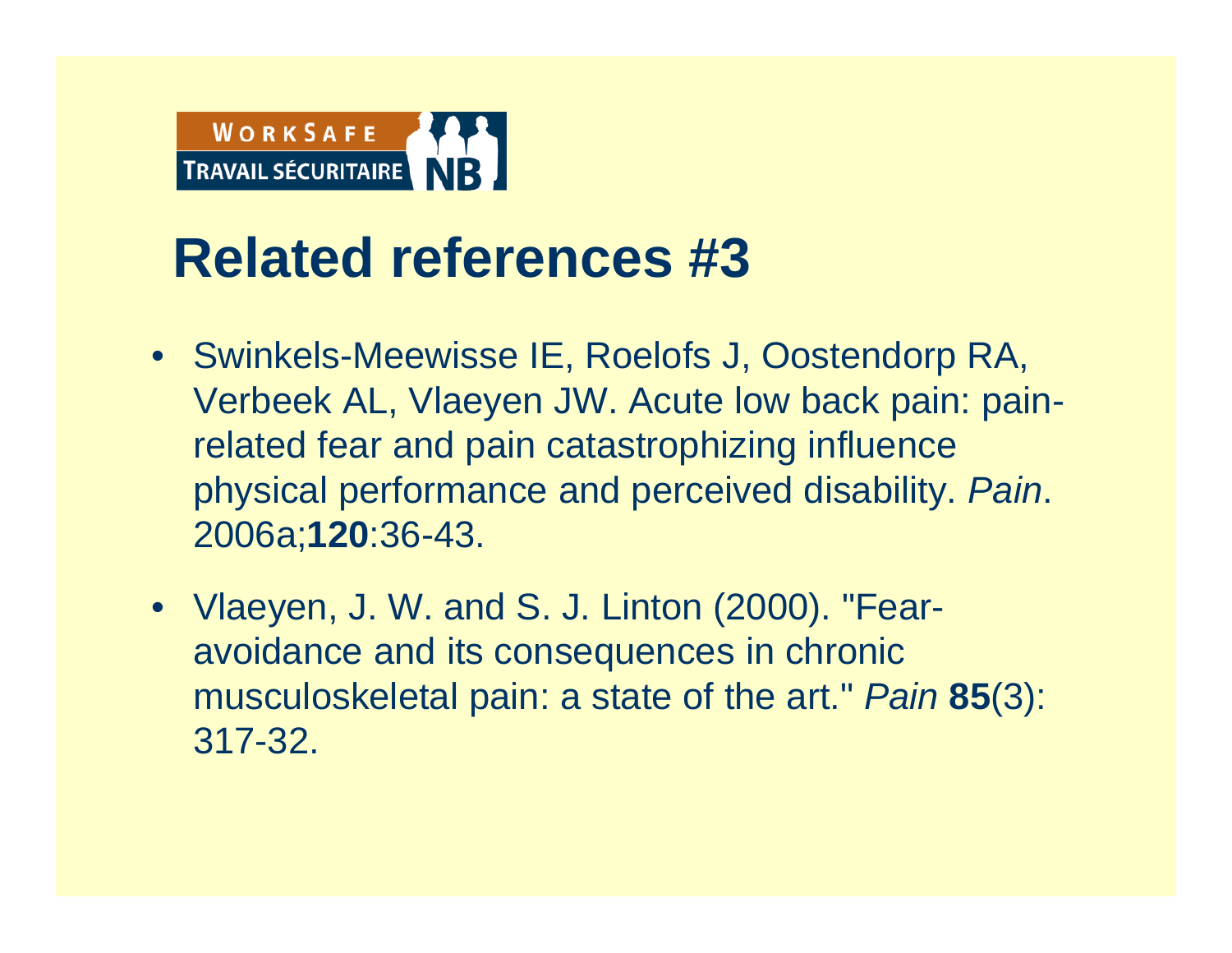

- Waddell, G. (2004). The Back Pain Revolution. Edinburgh, Churchill Livingston.
- Additional references at end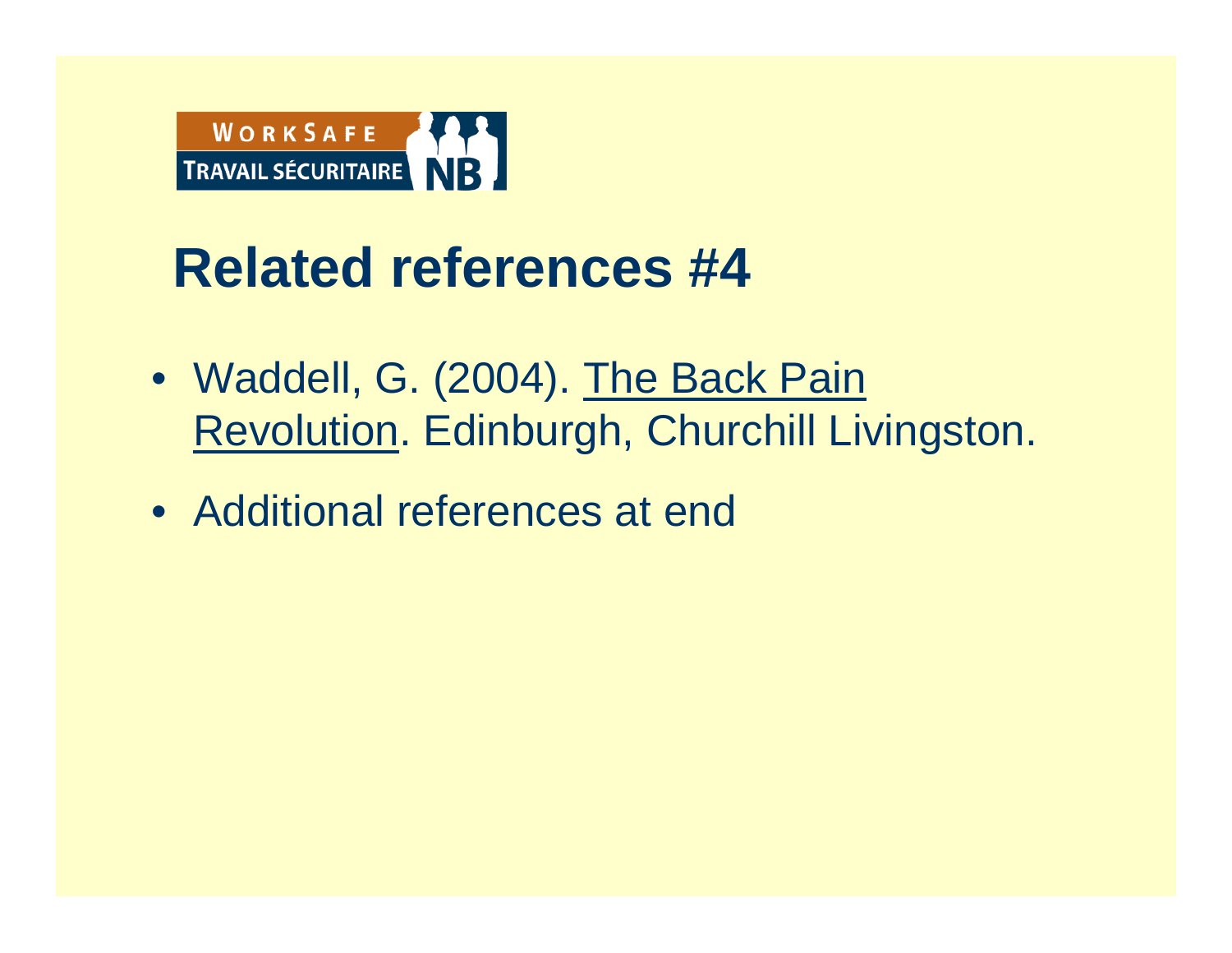

#### *One screening tool for predicting risk of prolonged disability…*

• *Applicable for any body part*

#### *ÖMPQ is composite of psychometric tools*

- *Number of pain areas*
- *Job dissatisfaction*
- *Anxiety*
- *Depression*
- *Pain catastrophizing*
- *Fear avoidance*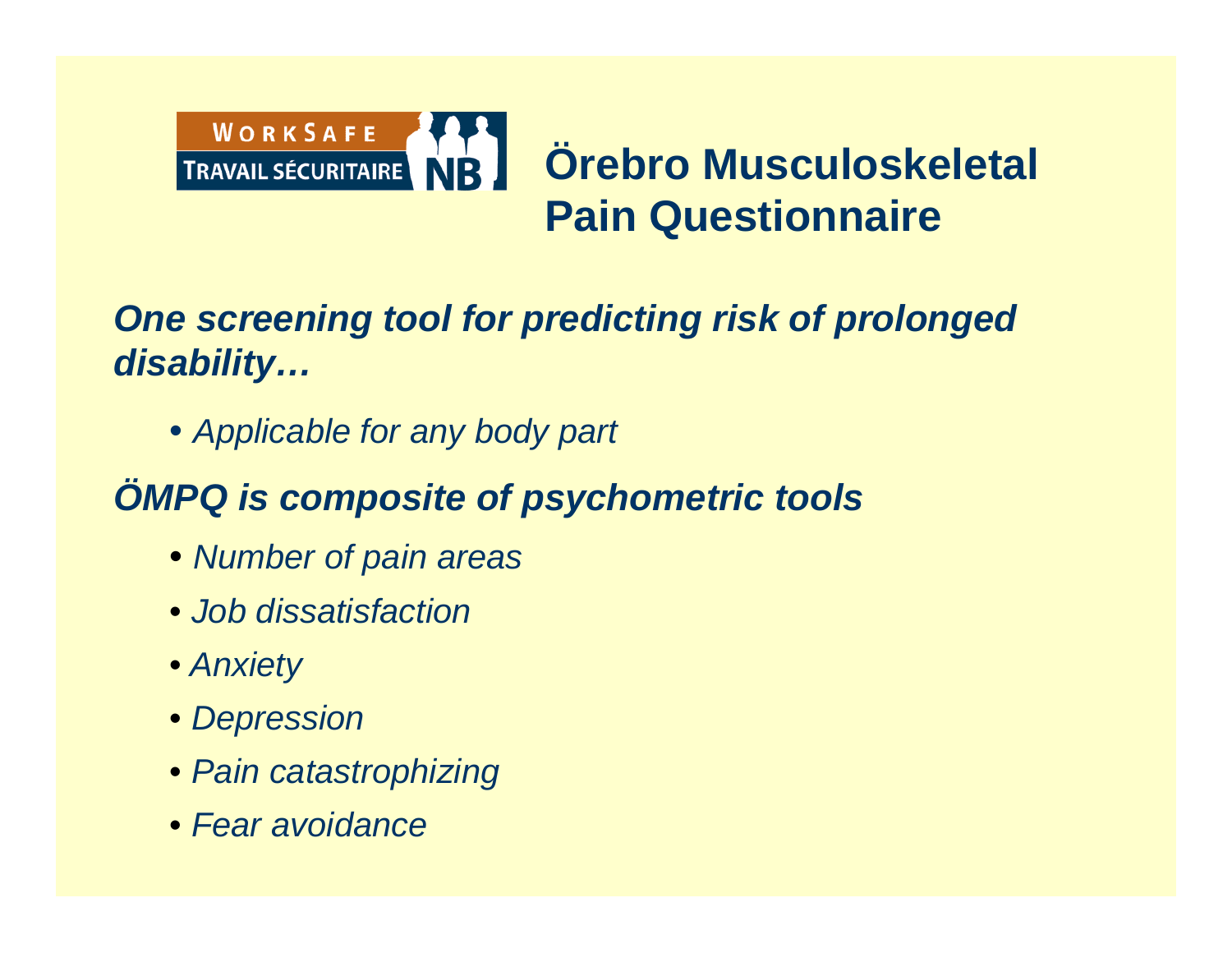

#### **WorkSafeNB Thresholds …**

- *< 99 = low risk prolonged disability*
	- *predominantly biological pain generator*
- *> 139 = predominantly psychosocial pain generator*
	- *140-147 = high risk prolonged disability*
	- *> 147 = very high risk prolonged disability*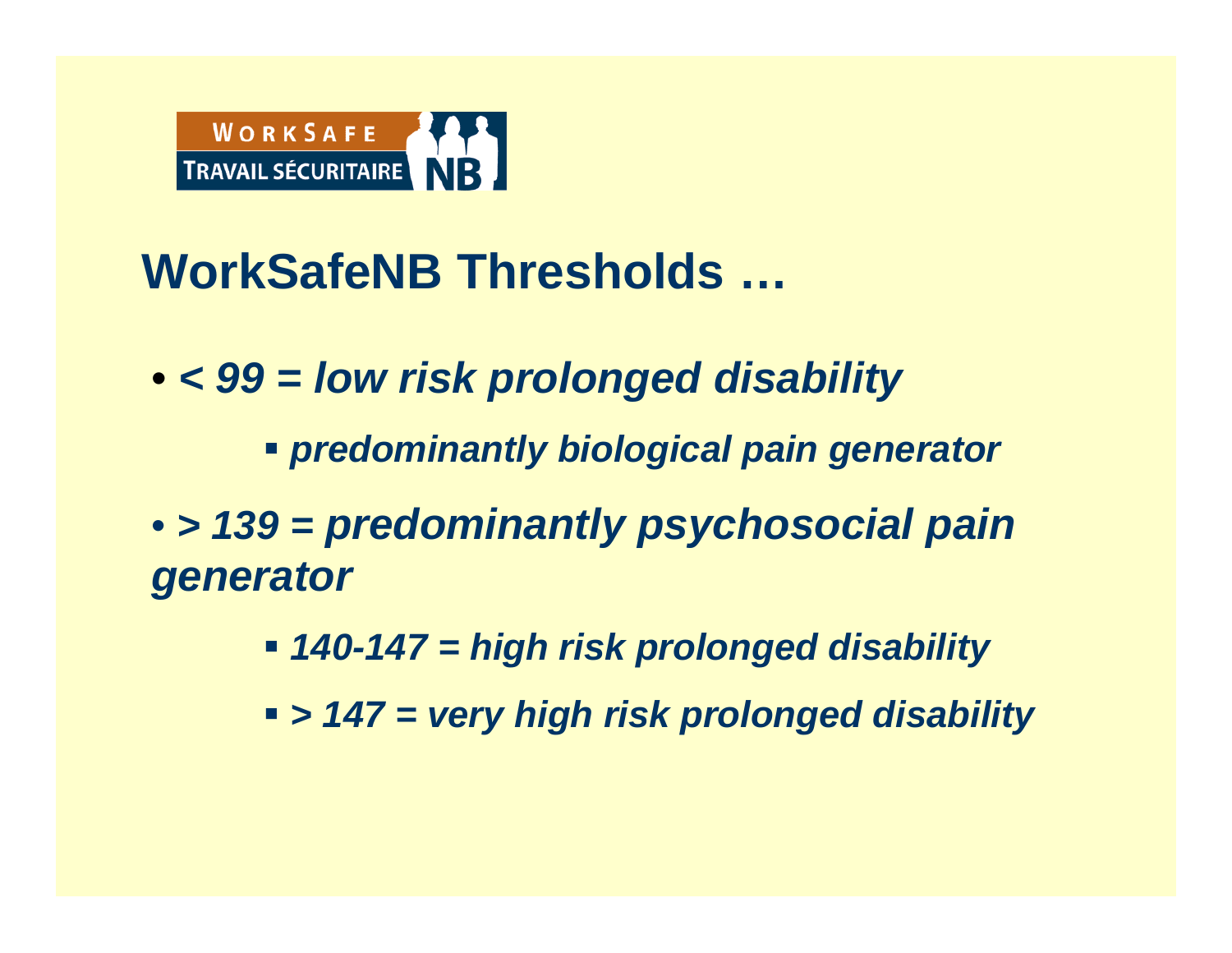

- Linton SJ, Boersma K. Early identification of patients at risk of developing a persistent back problem: the predictive validity of the Orebro Musculoskeletal Pain Questionnaire. *Clin J Pain*. 2003;**19**:80-86.
- Margison DA, French DJ. Predicting treatment failure in the subacute injury phase using the Örebro Musculoskeletal Pain Questionnaire: an observational prospective study in a workers' compensation system. *J Occup Environ Med*. 2007;**49**:59-67.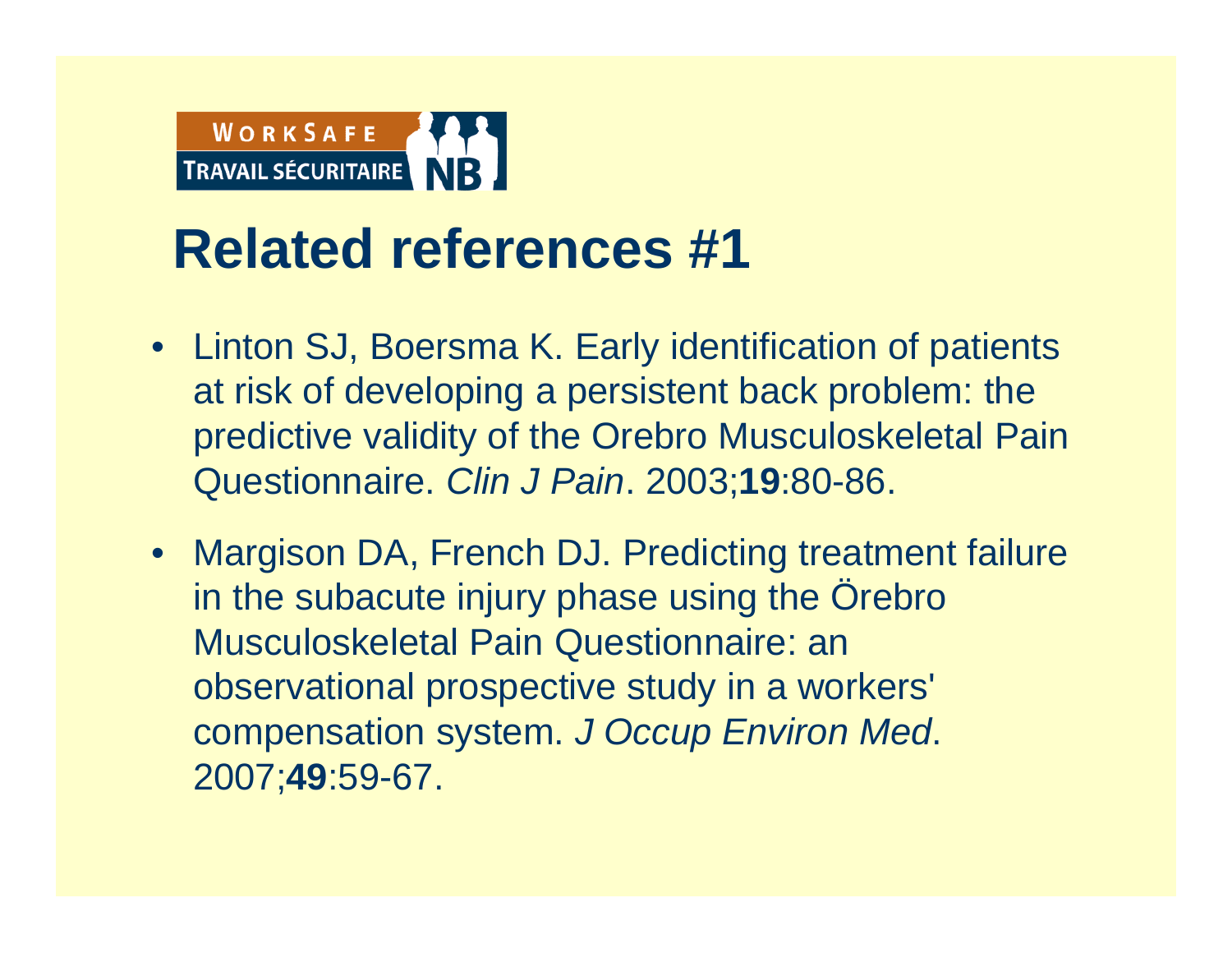

- Hockings RL, McAuley JH, Maher CG. A systematic review of the predictive ability of the Orebro Musculoskeletal Pain Questionnaire. *Spine*. 2008;**33**:E494-500.
- Westman A, Linton SJ, Ohrvik J, Wahlén P, Leppert J. Do psychosocial factors predict disability and health at a 3-year follow-up for patients with nonacute musculoskeletal pain? A validation of the Örebro Musculoskeletal Pain Screening Questionnaire. *European journal of pain (London, England)*. 2008;**12**:641-649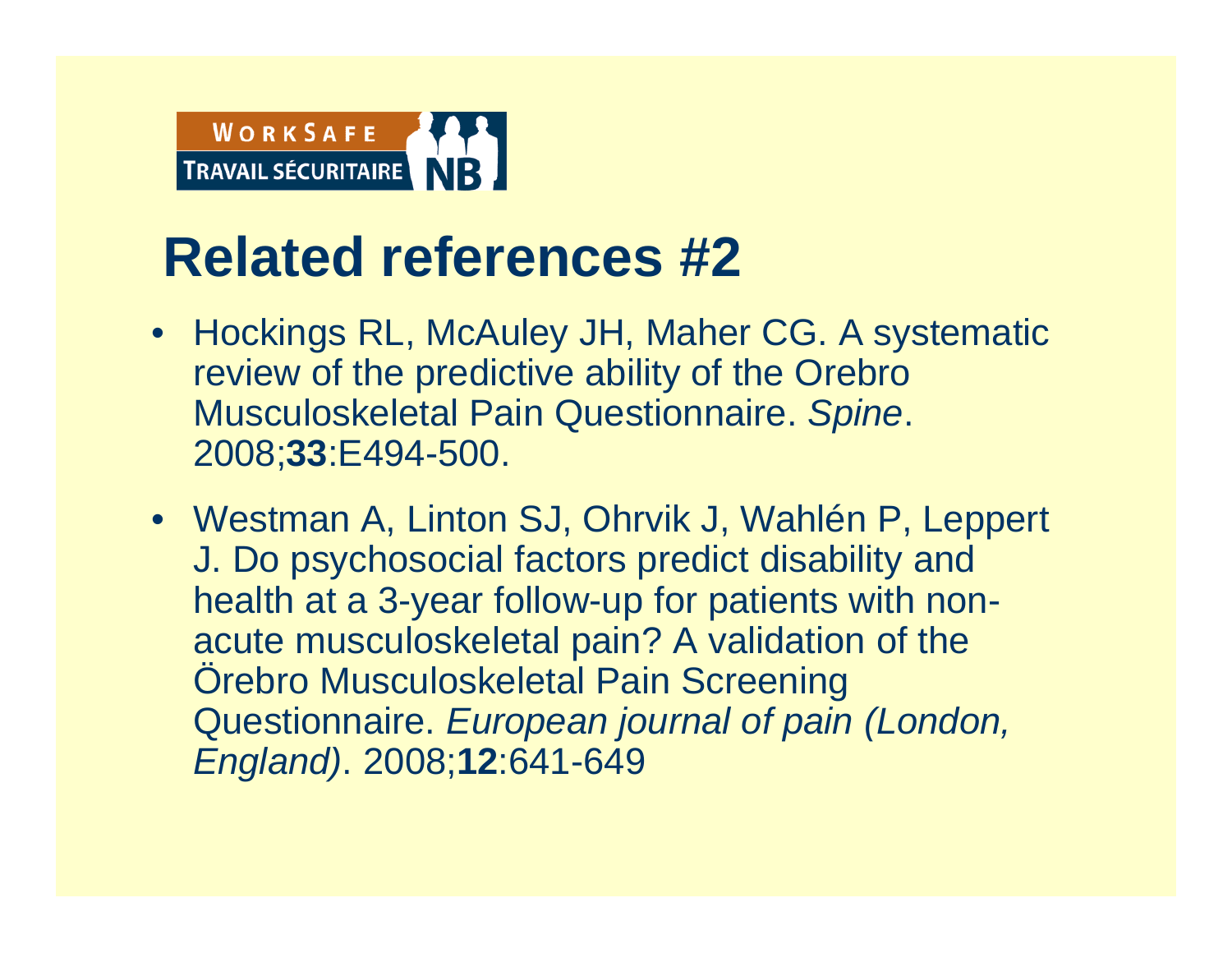

#### **Case management experience prior to Mar. 2008**

**Baseline: New STI Claims 2006 – Claim profiles by ÖMPQ Group**

|                                   | <b>ÖMPQ Score</b> |            |            |            |  |
|-----------------------------------|-------------------|------------|------------|------------|--|
|                                   | < 99              | 99-139     | >139       | >147       |  |
| <b>Sample size</b>                | 71 (27%)          | 146 (57%)  | 38 (16%)   | 22 (10%)   |  |
| $\%$ duration > 26 wks            | 35%               | <b>47%</b> | <b>74%</b> | 77%        |  |
| % working at 2 yrs                | 83%               | 77%        | <b>58%</b> | 50%        |  |
| % work restriction at 2 yrs       | 8%                | 18%        | 24%        | <b>27%</b> |  |
| <b>Avg. claim duration(wks) [</b> | 31.9              | 37         | 46.6       | 54.6       |  |

**¶ claims tracked for 2 years**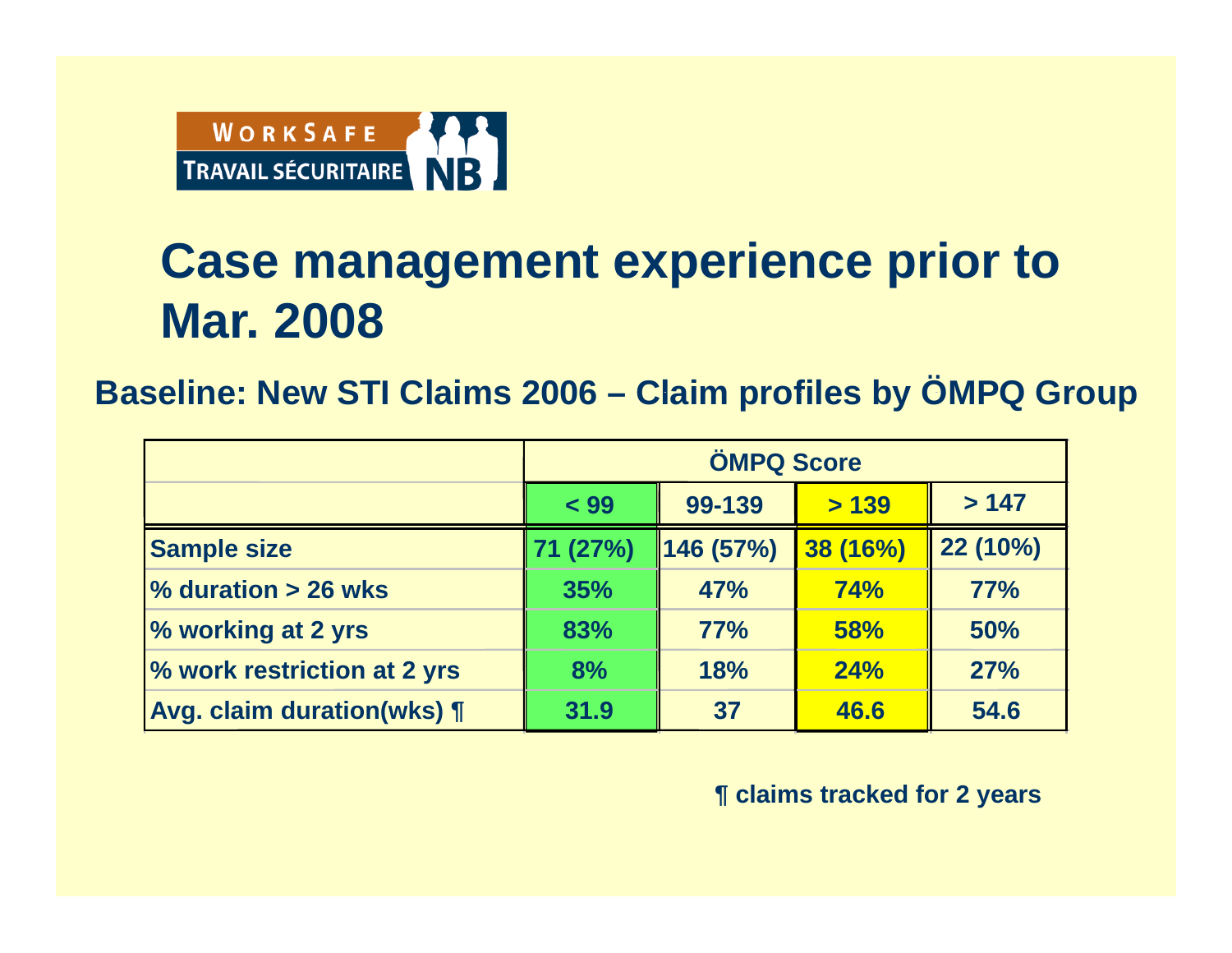

#### **Comparing interventions in 2006 claims when on benefits beyond week 26**

|                            | <b>Group 1:</b><br>Score $<$ 99 | <b>Group 2:</b><br><b>Score &gt; 139</b> |
|----------------------------|---------------------------------|------------------------------------------|
| <b>Physiotherapy</b>       | 28%                             | <b>37%</b>                               |
| <b>Imaging</b>             | 19%                             | 29%                                      |
| <b>Specialist consult</b>  | 10%                             | 24%                                      |
| <b>Acupuncture</b>         | 1%                              | 8%                                       |
| <b>Injections (blocks)</b> | 3%                              | 16%                                      |
| <b>Surgery</b>             | 7%                              | 13%                                      |
| <b>Vocational rehab</b>    | 6%                              | 11%                                      |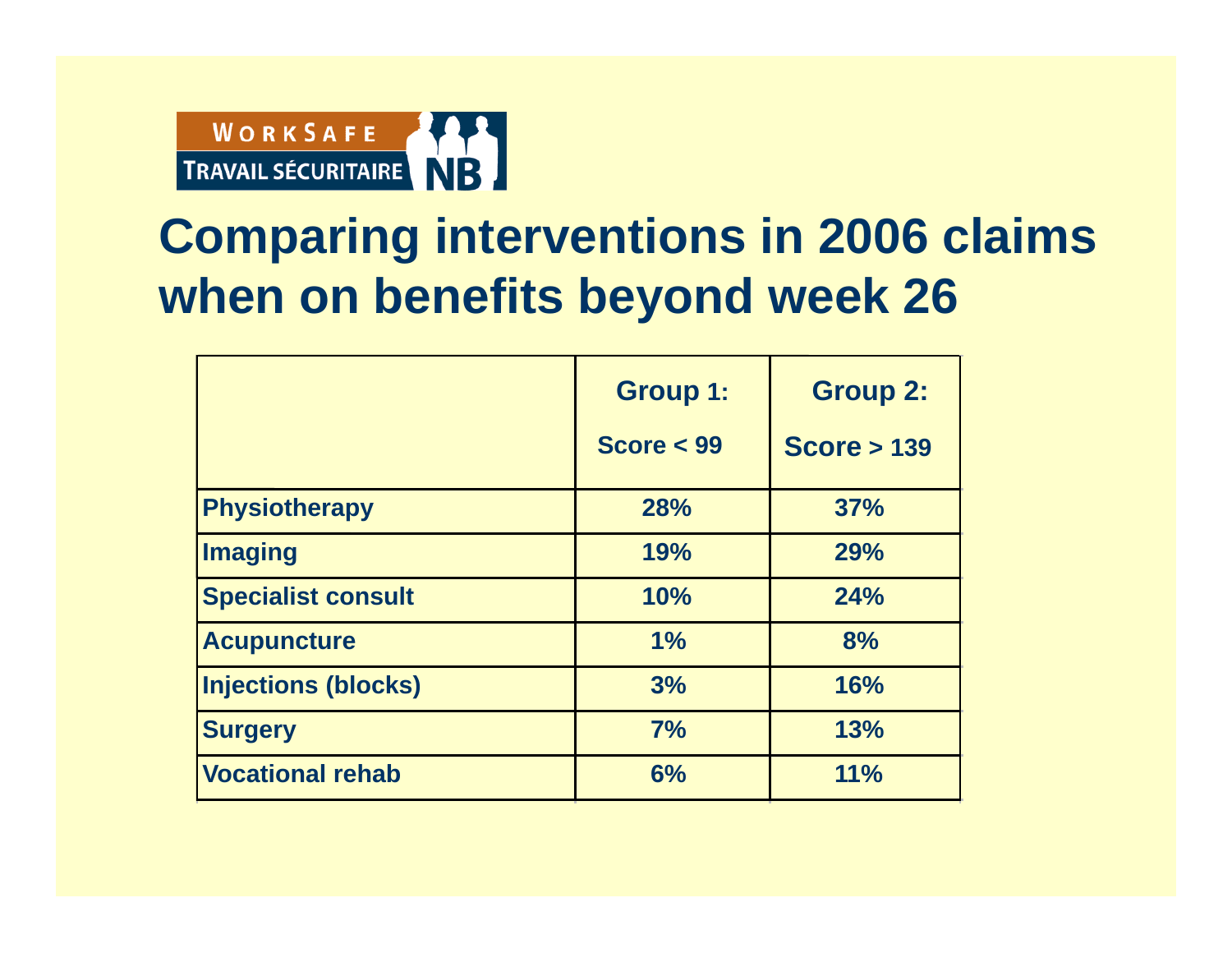

#### **Can we improve outcomes for claimants with ÖMPQ scores > 139?**

WorkSafeNB's High Risk Management Pilot: Mar 1 2008 to Feb 28 2009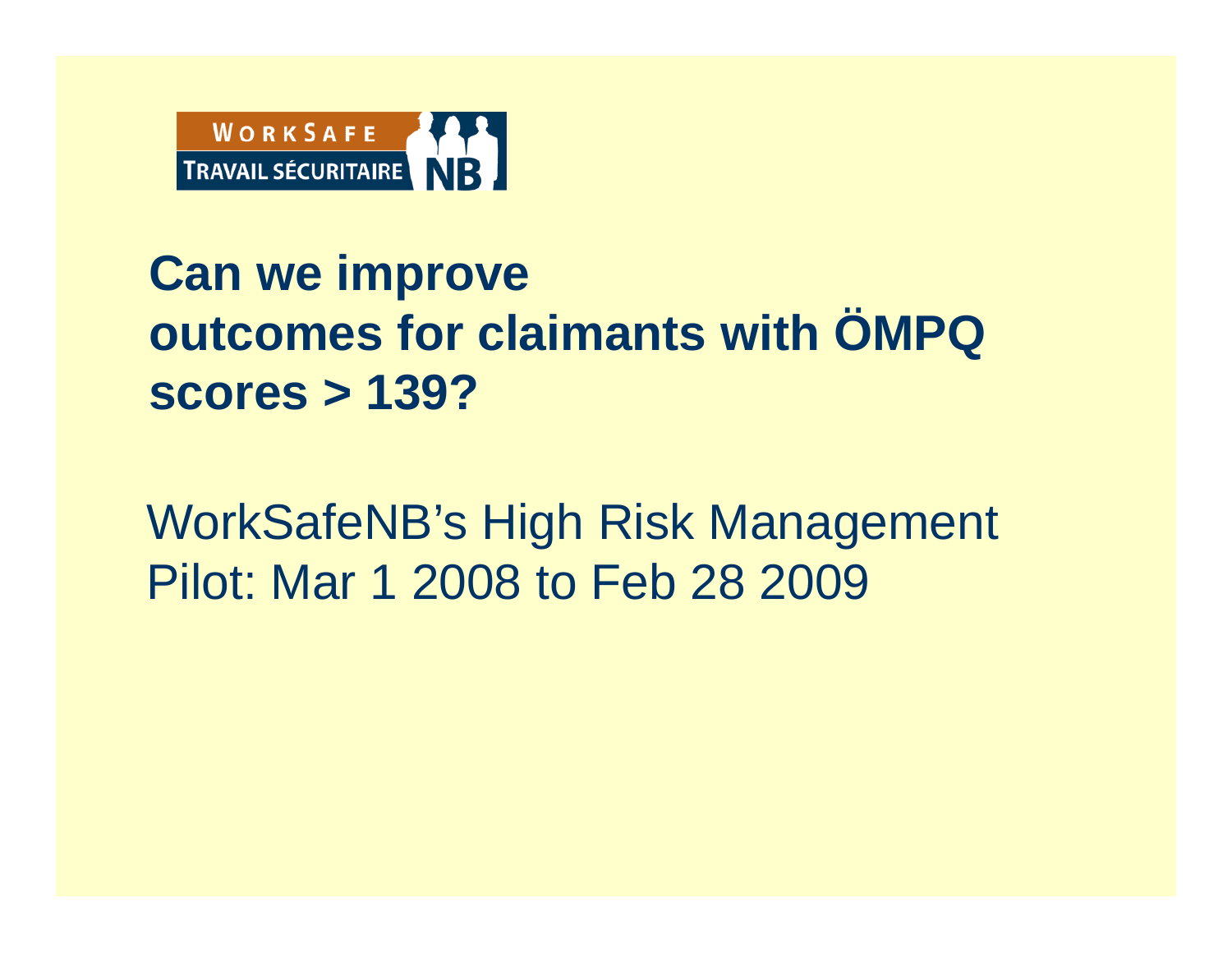

#### **Case Management Protocols**

- *If STI claim on benefits at 4 weeks post-injury or recurrence, refer client to physiotherapy clinic to obtain ÖMPQ score*
- *Case Assigned 4 weeks post-disablement*

#### *If score > 139*

• *Face-to-face client meeting within 3 weeks postassignment*

*Discuss recovery expectations, response to treatment, pending tests/ medical appointments, work accommodation. Set expectations. Identify barriers to RTW. Interview script used to measure motivation.*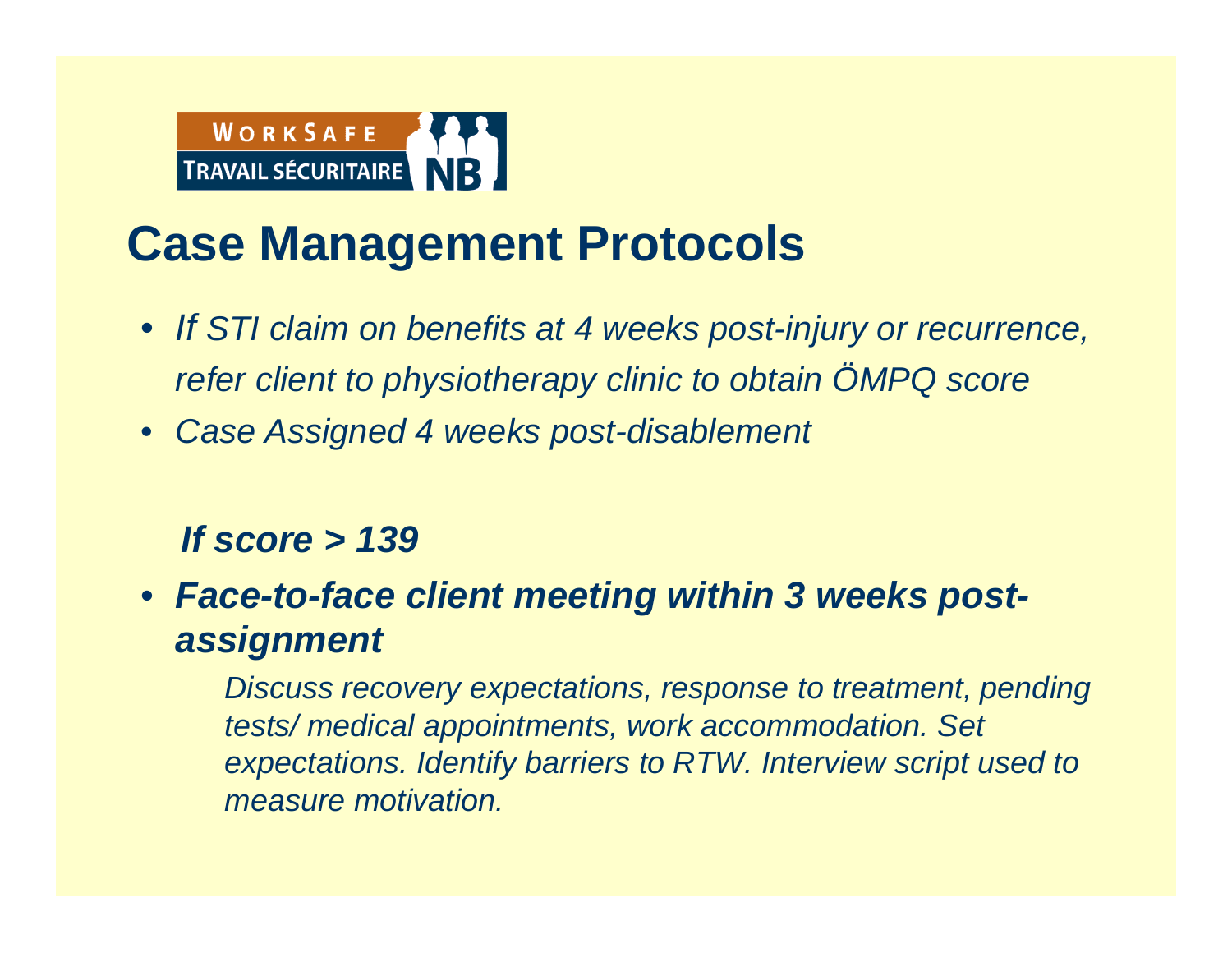

#### **Case Management Protocols**

• *Contact Employer within 2 weeks post-assignment*

*Discuss job demands & status, accommodation*

• *Contact Service Provider within 2 weeks postassignment*

*Discuss treatment progress & needs; RTW readiness, RTW options & the presence of psychosocial issues*

*If high risk for prolonged disability is validated:*

• *Plan interventions to address barriers such as:*

*Concerns about recovery, lack of treatment progress, pending tests/ specialists, complications, employment or personal issues.*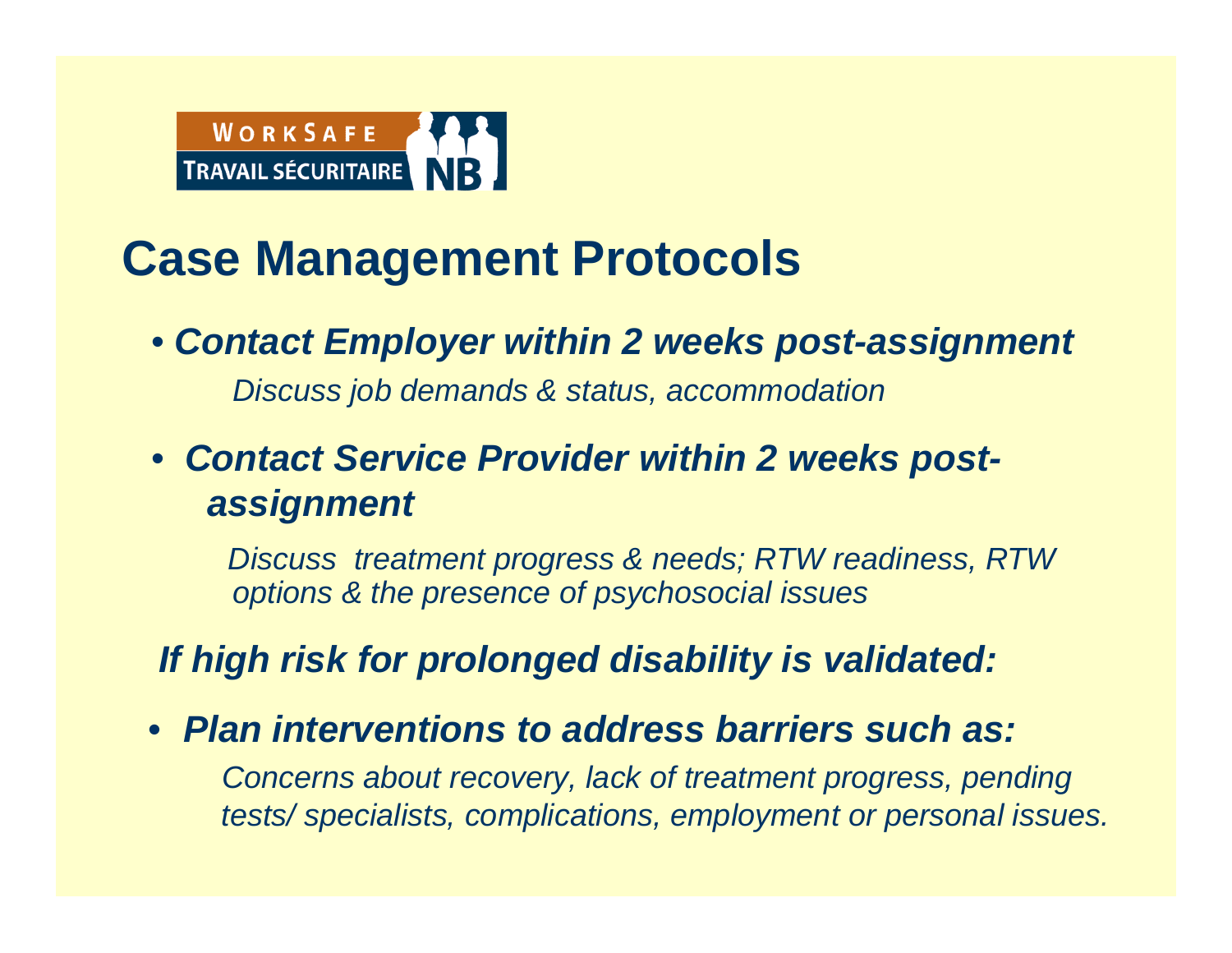

#### **Case Management Protocols**

#### • *Case management Team meeting by week 4-6 postassignment*

*How to address remaining barriers, set timelines for action/followup.*

#### • *Score 140-147*

*Active Unidisciplinary functional rehab (primary physio or work conditioning) + basic cognitive-behavioural intervention(s)*

#### • *If score > 147 & no planned RTW*

*Start Multidisciplinary functional restoration with cognitivebehavioural therapy and work simulation*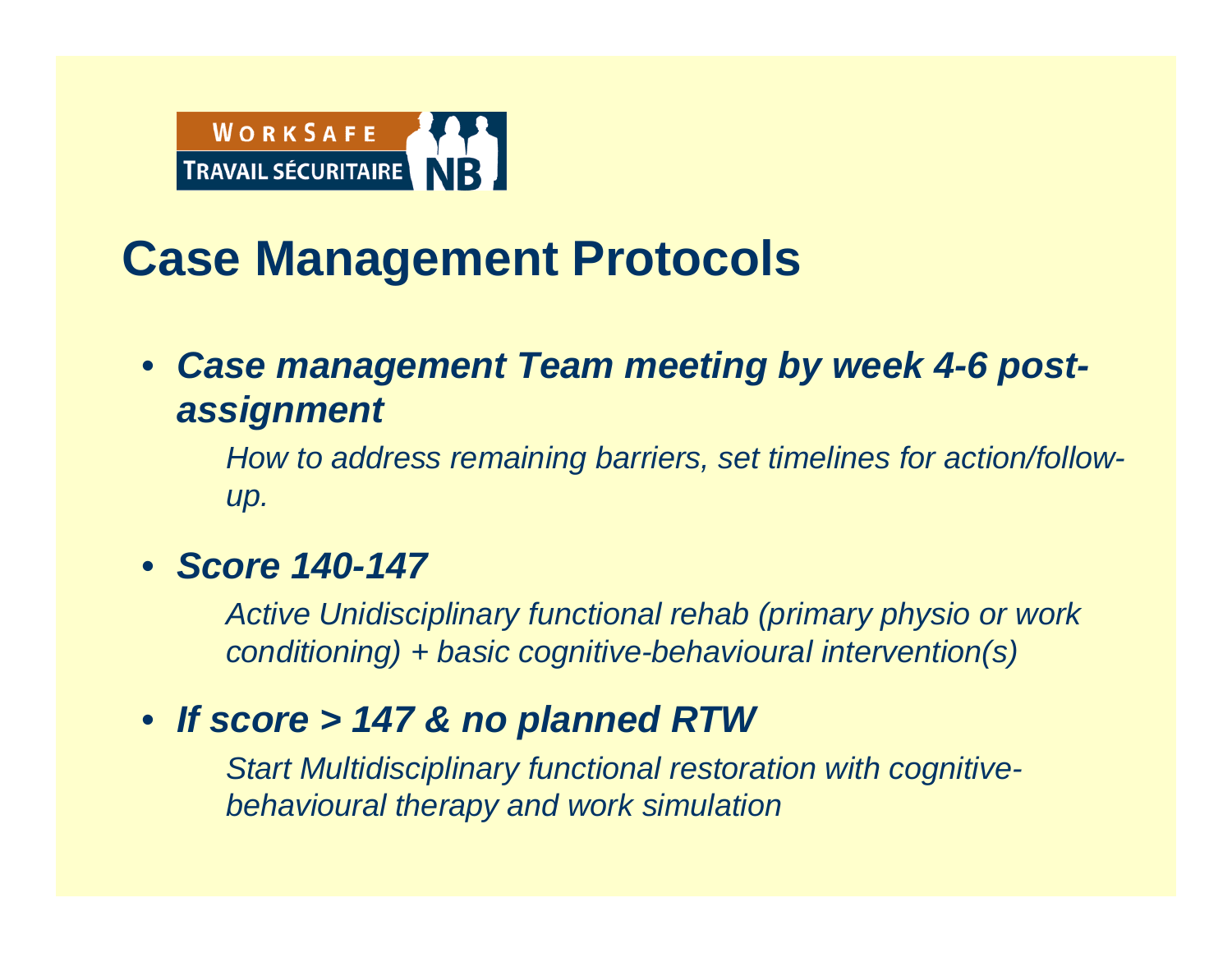

#### **At 26 weeks, both intervention groups showed clinically significant improvement …**

|                                 | <b>Control Group</b><br>(2006) | Intervention Group (2008-2009)                |                 |                |
|---------------------------------|--------------------------------|-----------------------------------------------|-----------------|----------------|
|                                 | $\ddot{O}$ MPQ: $> 139$        | $\ddot{O}$ MPQ: 140-147 $\ddot{O}$ MPQ: > 147 |                 | <b>P</b> Value |
| <b>Sample size</b>              | 36                             | 62                                            | 109             |                |
| % Claims closed at 26 weeks     | 33%                            | 76%                                           | 62%             | < 0.001        |
| % Working at 26 weeks           | 17%                            | 68%                                           | <b>39%</b>      | < 0.001        |
| Avg. claim duration to 26 weeks | <b>24.0 wks</b>                | <b>18.7 wks</b>                               | <b>20.2 wks</b> | < 0.001        |

**¶ based on intention to treat**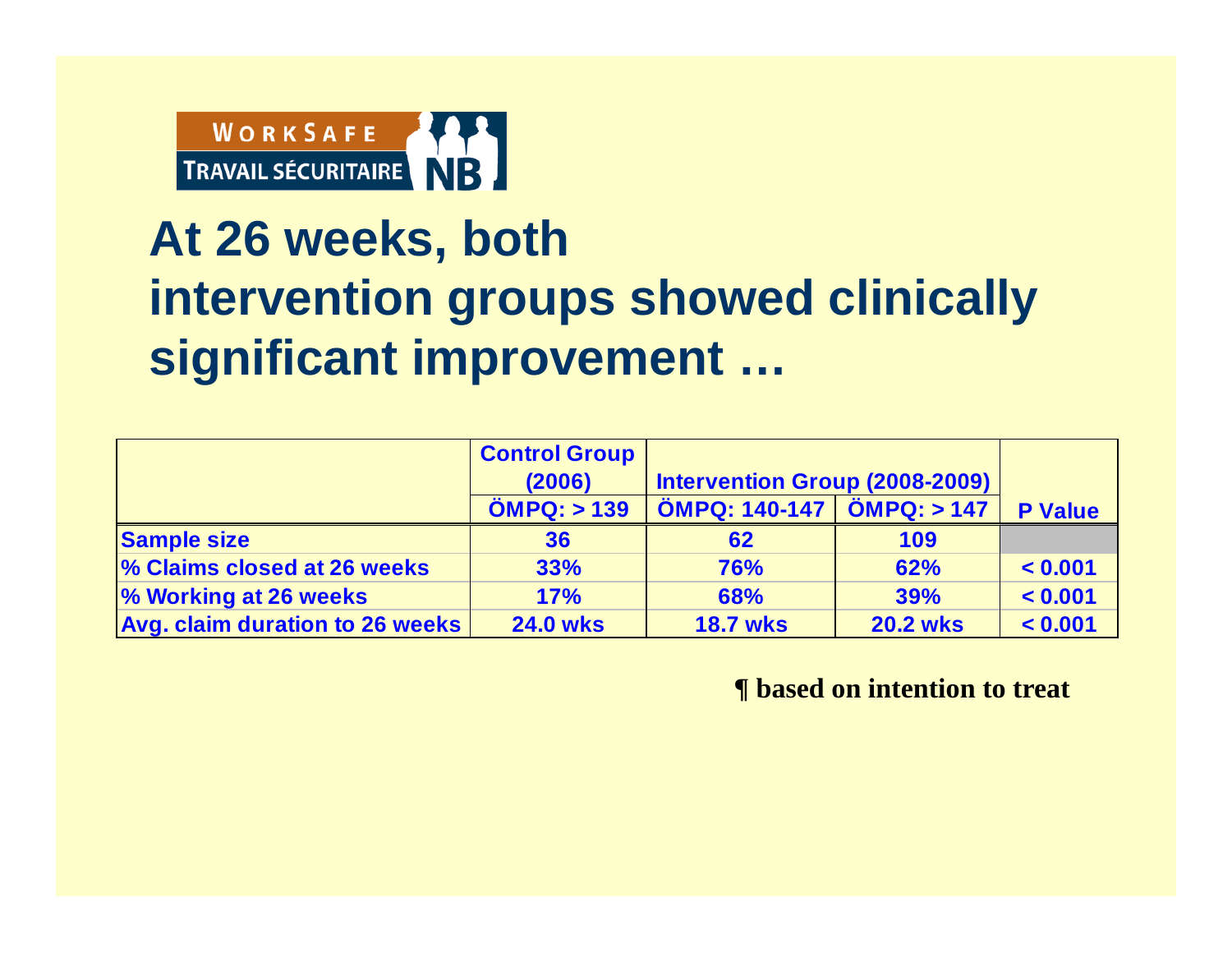

# **COMPART COMPART COMPART COMPART COMPART COMPART COMPART CONTINUANCE (SURVIVAL) plots at 26 weeks**

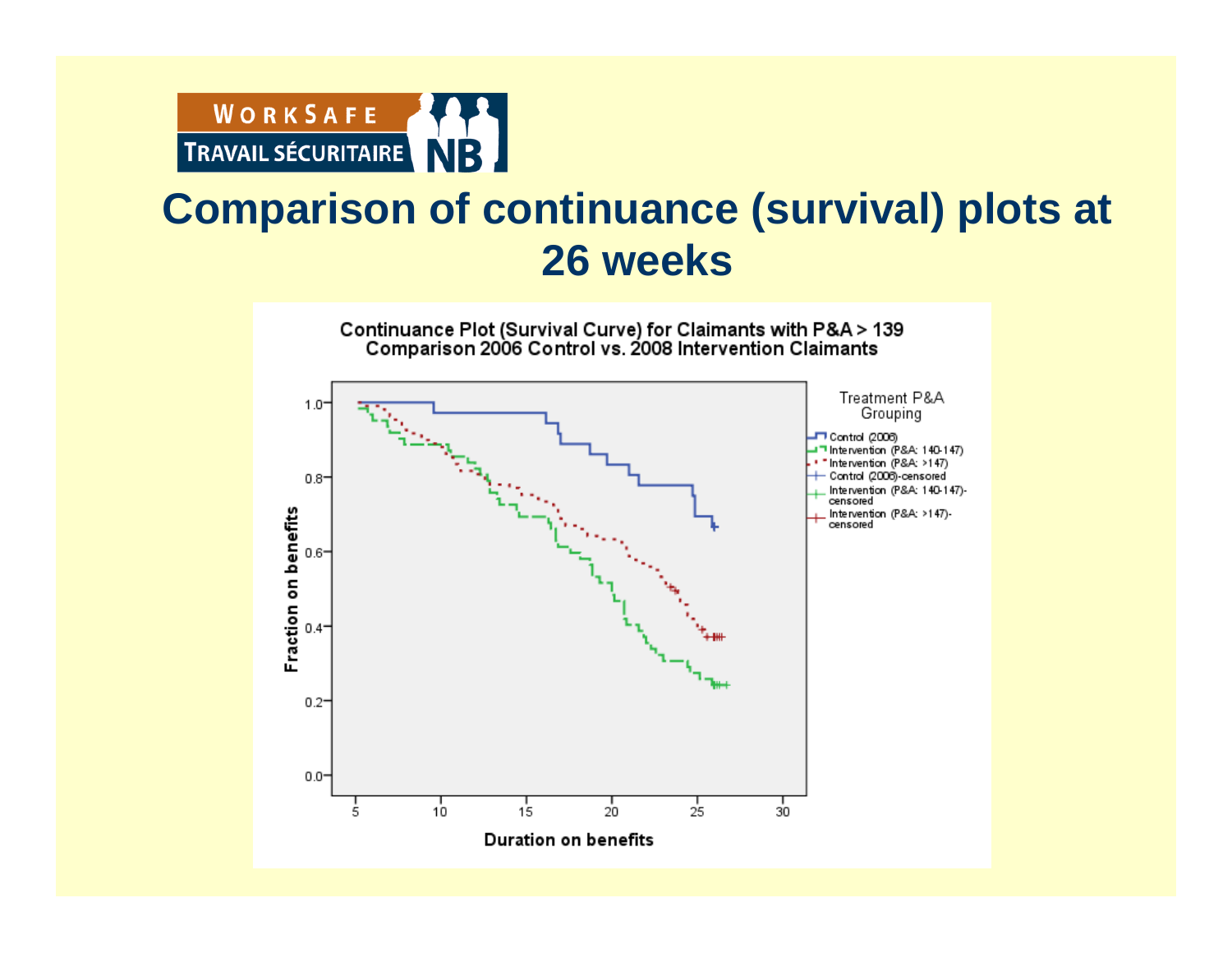

**Case management validation …**

- *Not at risk for prolonged disability – 7%* 
	- *Expected 10% false +ve rate*
- *High risk => very high risk – 31%*
- *Very high risk => high risk – 39%*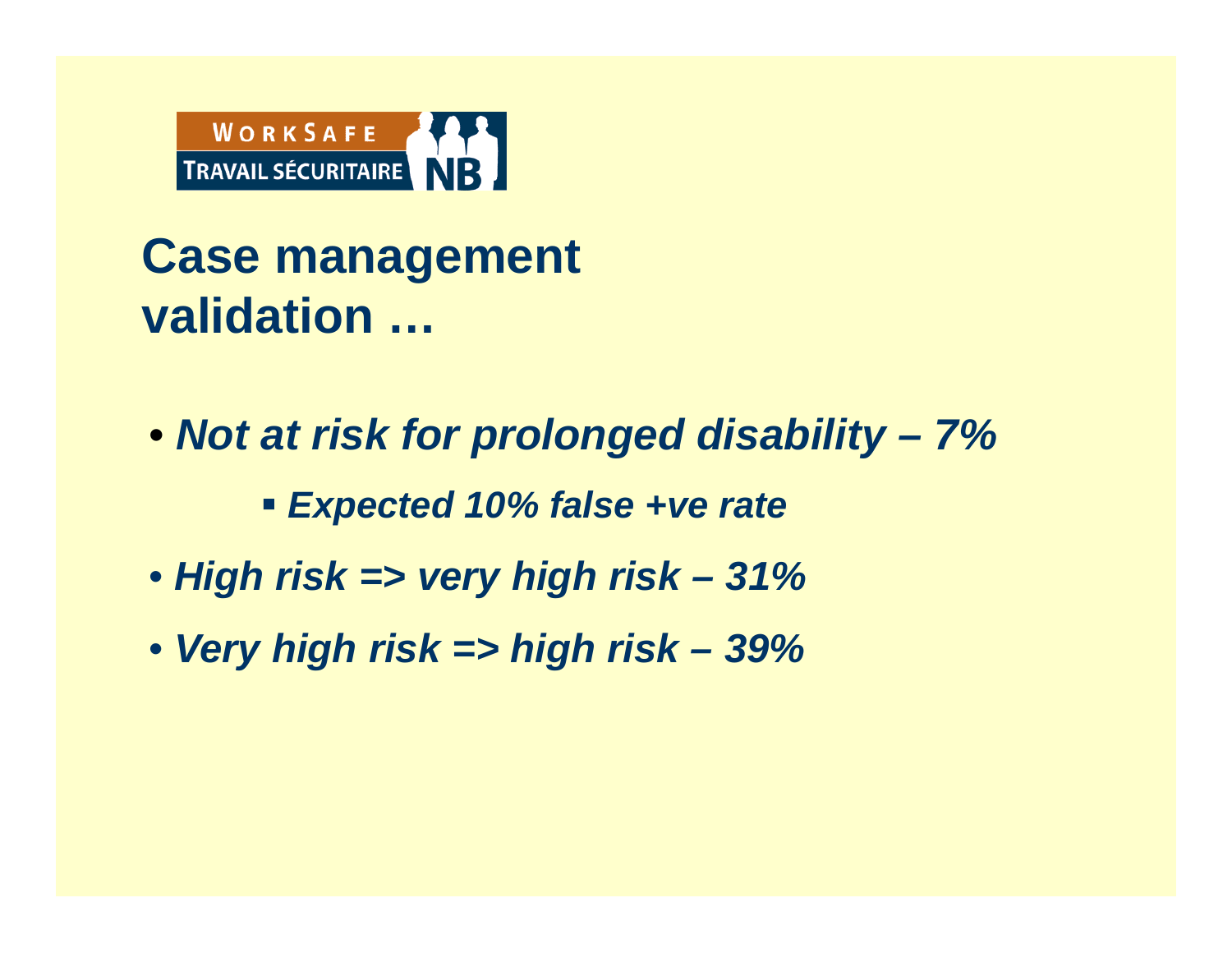

#### **Conclusions**

- $\bullet$  *ÖMPQ can be used to triage claimants into high /very high risk for prolonged disability*
- $\bullet$  *ÖMPQ is a screening tool for predicting prolonged disability* 
	- $\mathcal{L}_{\mathcal{A}}$  *Case Manager needs to validate if the case is at risk of prolonged disability*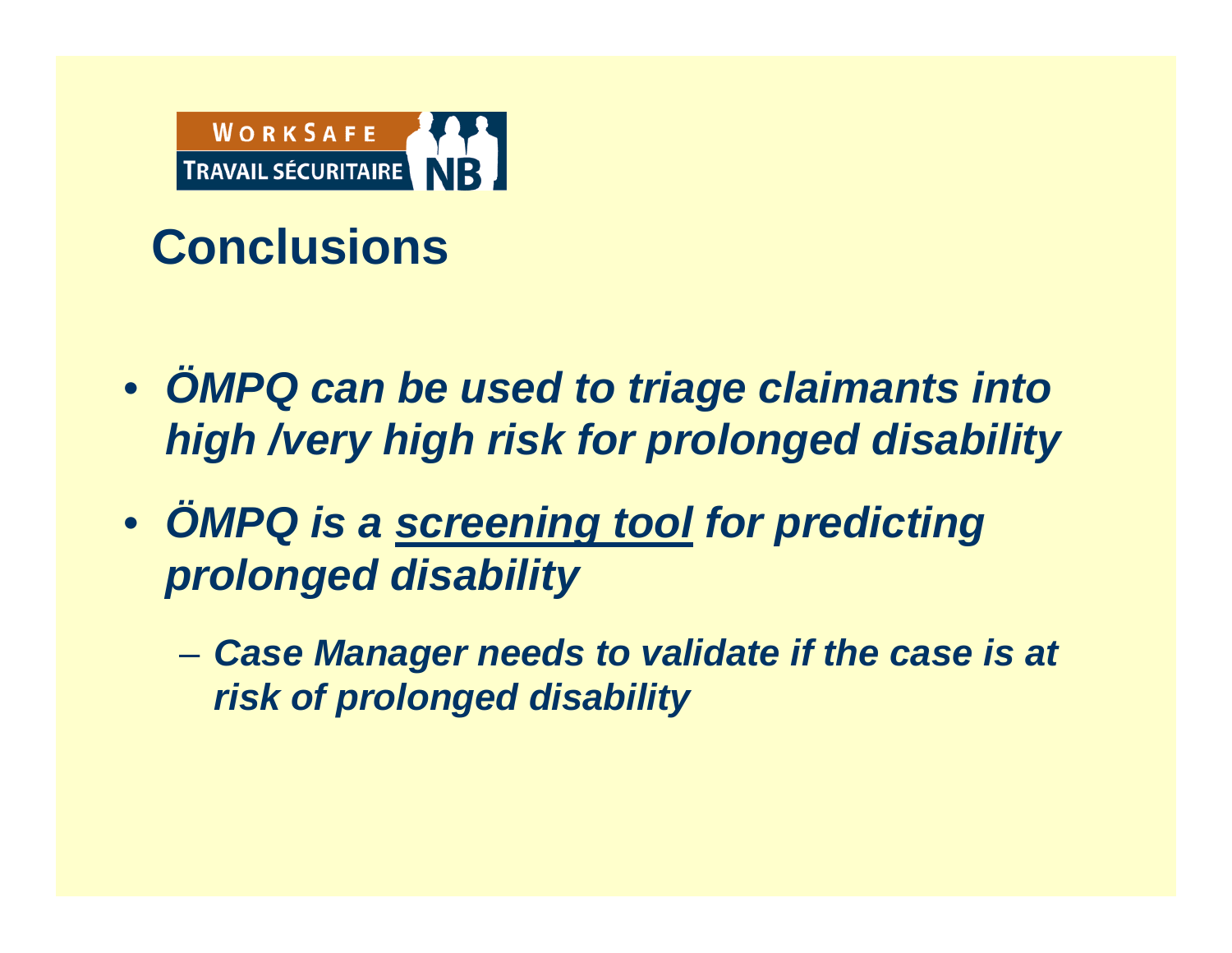

#### **Conclusions**

- *Early Case Manager intervention to address psychosocial issues reduced disability duration in claimants at high/very high risk*
	- $\mathcal{L}_{\mathcal{A}}$  *Involves some form of cognitive-behavioural intervention, depending on the nature of the issue(s)*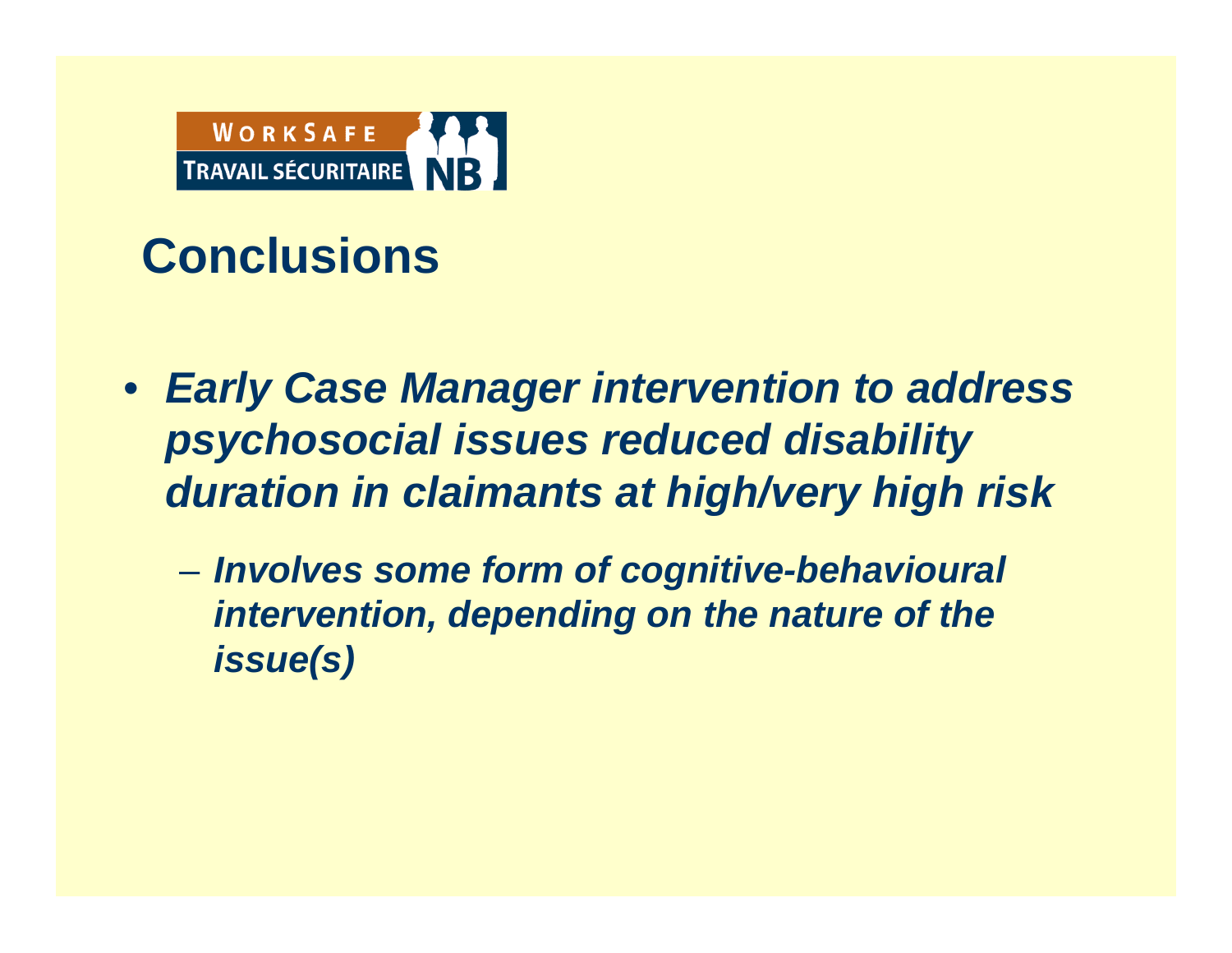

- Boersma K, Linton SJ. Expectancy, fear and pain in the prediction of chronic pain and disability: A prospective analysis. *Eur J Pain*. 2005;**10**:551-557.
- Fritz JM, George SZ, Delitto A. The role of fearavoidance beliefs in acute low back pain: relationships with current and future disability and work status. *Pain*. 2001;**94**:7-15.
- Ghaffari M, Alipour A, Farshad AA, Jensen I, Josephson M, Vingard E. Effect of psychosocial factors on low back pain in industrial workers. *Occupational medicine (Oxford, England)*. 2008;**58**:341-347.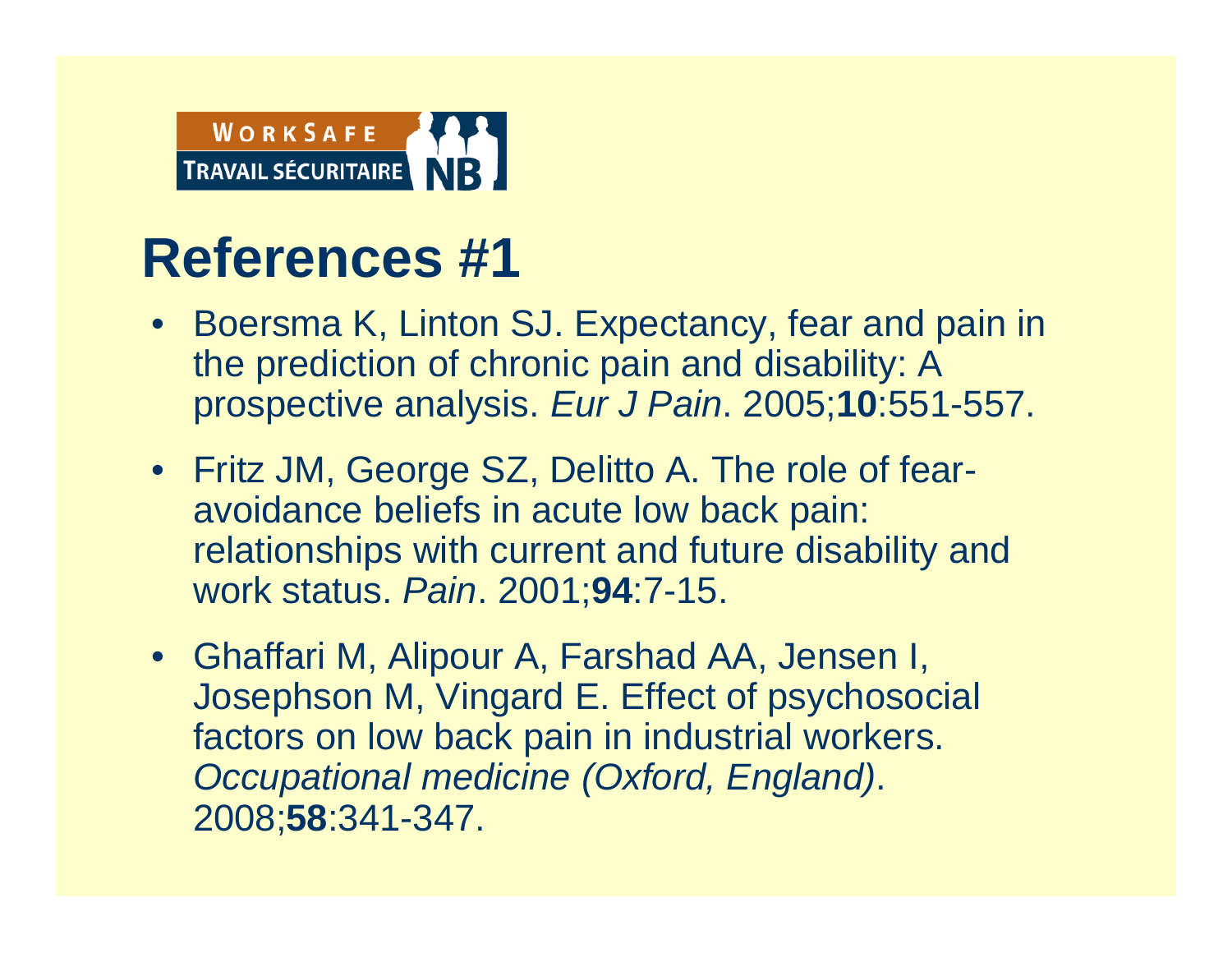

- Gheldof EL, Vinck J, Van den Bussche E, Vlaeyen JW, Hidding A, Crombez G. Pain and pain-related fear are associated with functional and social disability in an occupational setting: evidence of mediation by pain-related fear. *Eur J Pain*. 2006;**10**:513-525.
- Leeuw M, Goossens ME, Linton SJ, Crombez G, Boersma K, Vlaeyen JW. The fear-avoidance model of musculoskeletal pain: current state of scientific evidence. *J Behav Med*. 2007;**30**:77-94.
- Linton SJ. Early identification and intervention in the prevention of musculoskeletal pain. *Am J Ind Med*. 2002;**41**:433-442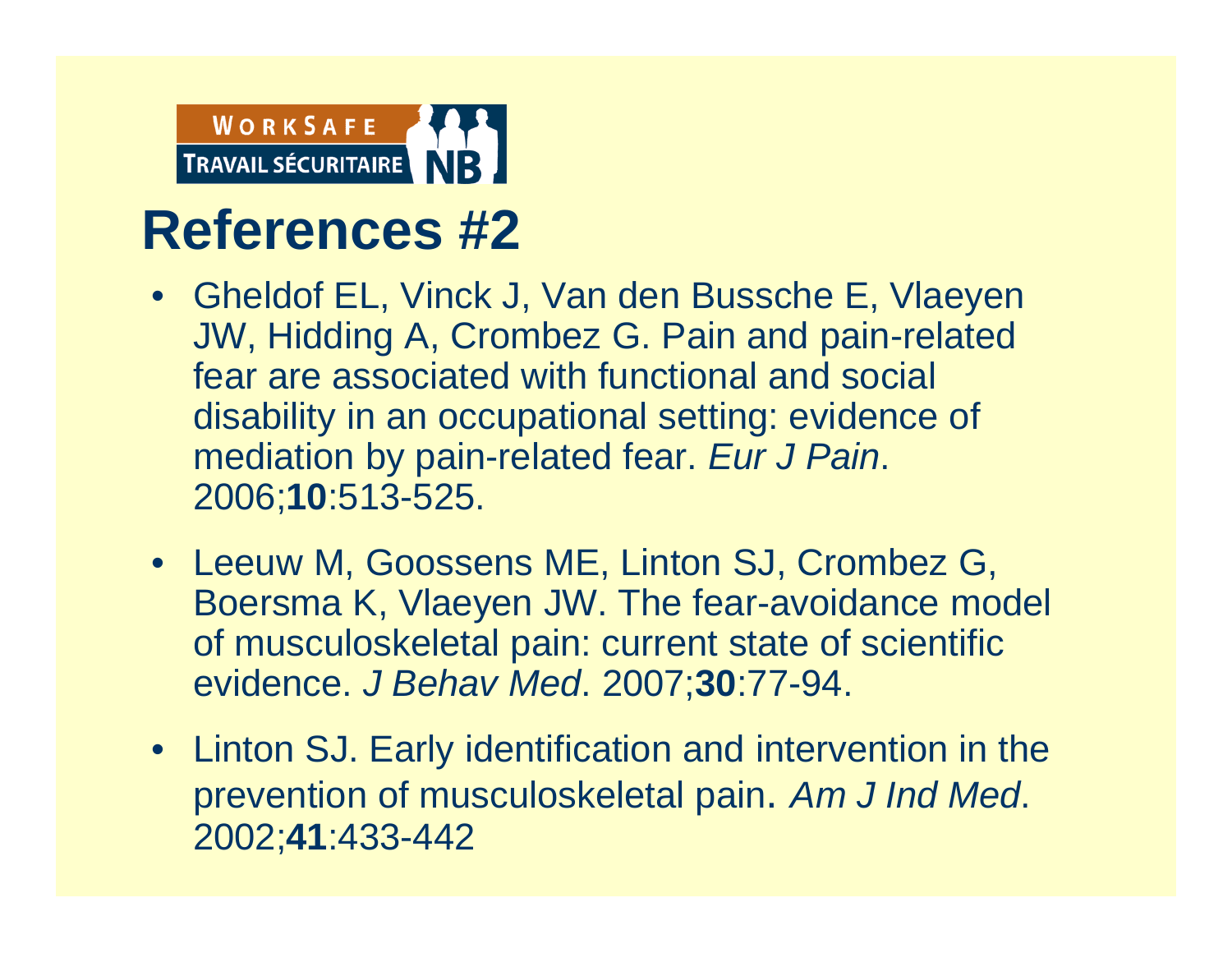

- Linton SJ. Occupational psychological factors increase the risk for back pain: a systematic review. *J Occup Rehabil*. 2001;**11**:53-66.
- Peters ML, Vlaeyen JW, Weber WE. The joint contribution of physical pathology, pain-related fear and catastrophizing to chronic back pain disability. *Pain*. 2005;**113**:45-50.
- Sieben JM, Portegijs PJ, Vlaeyen JW, Knottnerus JA. Pain-related fear at the start of a new low back pain episode. *Eur J Pain*. 2005;**9**:635-641